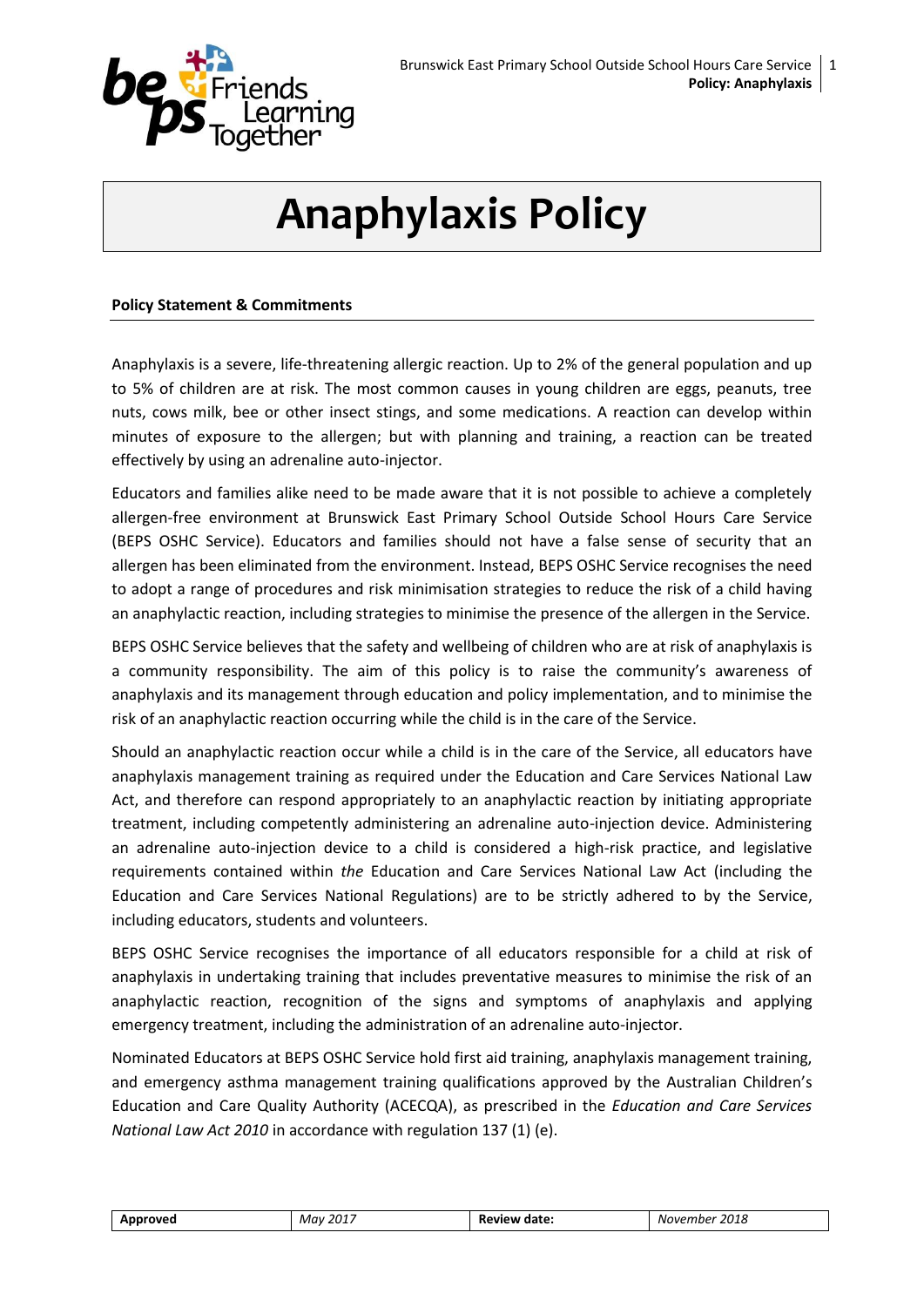#### **BEPS OSHC Service is committed to:**

- providing, as far as practicable, a safe and healthy environment in which children at risk of anaphylaxis can participate equally in all aspects of the children's educational program and experiences
- raising awareness about allergies and anaphylaxis among BEPS OSHC Service community and children in attendance
- actively involving the parents/guardians of each child at risk of anaphylaxis in assessing risks, developing risk minimisation strategies and management strategies for their child
- ensuring each educator and any other relevant adults have adequate knowledge of allergies, anaphylaxis and emergency procedures
- Facilitating communication to ensure the safety and wellbeing of children at risk of anaphylaxis.

This policy applies when a child diagnosed as being at risk of anaphylaxis, by a qualified medical practitioner, is enrolled at BEPS OSHC Service. It applies to children enrolled, their parents/guardians, educators, and the OSHC Management Sub-Committee. It also applies to other relevant members of the community, such as students, volunteers and visiting specialists.

#### **Definitions**

*Adrenaline auto-injector* A device containing a single dose of adrenaline, delivered via a springactivated needle, which is concealed until administered

*Adrenaline auto-injector kit* An insulated container, for example an insulated lunch pack containing a current adrenaline auto-injector, a copy of the child's Anaphylaxis Action Plan, telephone contact details for the child's parents/guardians, the doctor/medical service and the person to be notified in the event of a reaction if the parent/guardian cannot be contacted. If prescribed, an antihistamine may be included in the kit. A permanent marker, to write on the child's auto-injector what time it was administered, will also be included.

Allergen – A substance that can cause an allergic reaction.

Allergy – An immune system response to something that the body has identified as an allergen. People genetically programmed to make an allergic response will make antibodies to particular allergens.

Allergic reaction – A reaction to an allergen. Common signs and symptoms include one or more of the following: hives, tingling feeling around the mouth, abdominal pain, vomiting and/or diarrhoea, facial swelling, cough or wheeze, difficulty swallowing or breathing, loss of consciousness or collapse (child pale or floppy), or cessation of breathing.

*Ambulance contact card* – A card that BEPS OSHC Service has completed, containing all the information that the Ambulance Service will request when phoned on 000. For example, the 'How to

| Approved | 2017<br>Mav<br>_____ | <b>Review date:</b> | 2018<br>ember .<br>Novem |
|----------|----------------------|---------------------|--------------------------|
|          |                      |                     |                          |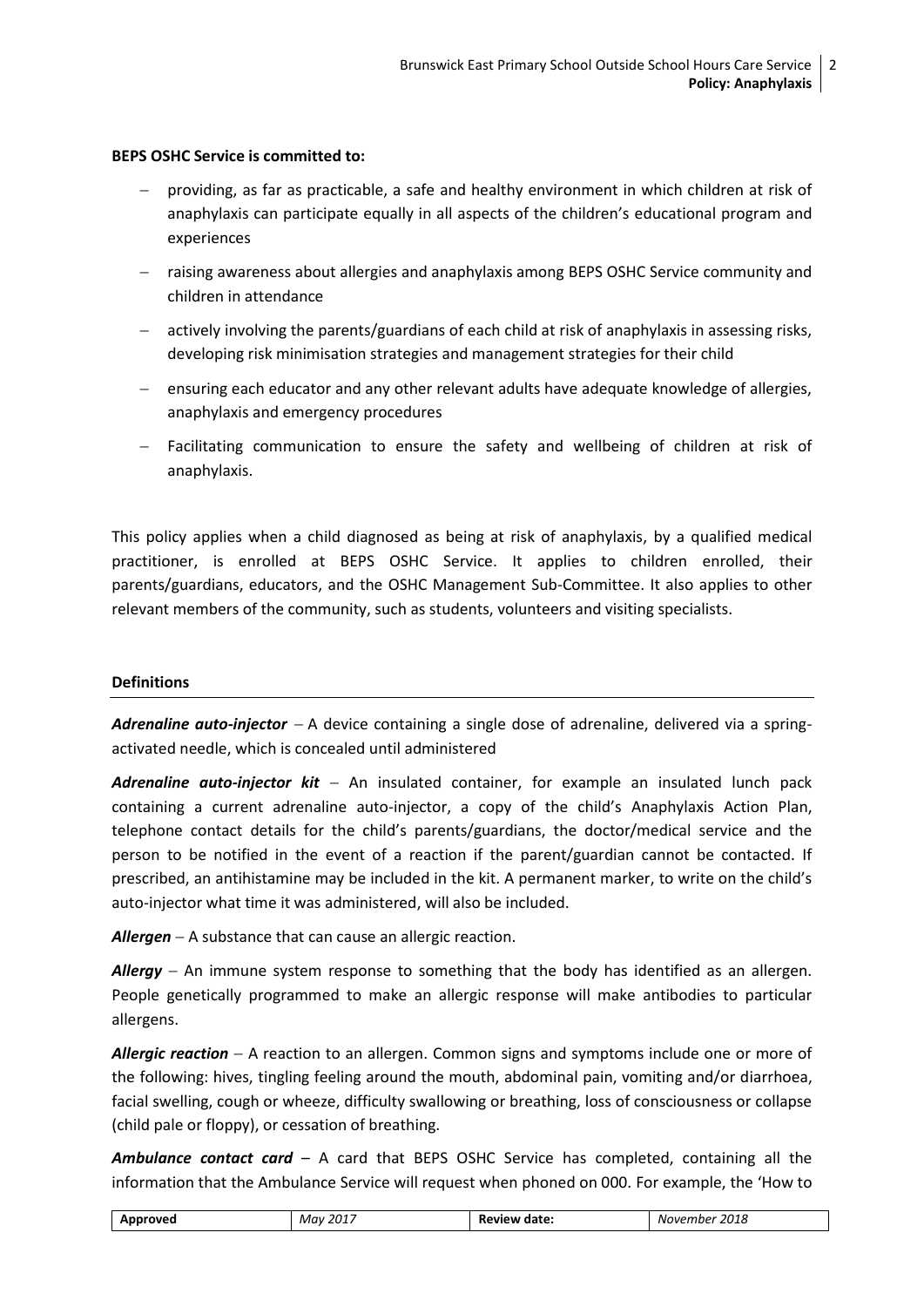call' card published by Ambulance Victoria. The Service will display an ambulance contact card by any telephone from which a 000 phone call could be made.

*Anaphylaxis* A severe, rapid and potentially fatal allergic reaction that involves the major body systems, particularly breathing or circulation systems.

*Anaphylaxis Action Plan* A medical management plan prepared and signed by a registered medical practitioner, providing the child's name and allergies, a photograph of the child, and clear instructions on treating an anaphylactic episode, for example, the Australian Society of Clinical Immunology and Allergy (ASCIA) Action Plan.

*Anaphylaxis management training* Comprehensive training that is provided by allergy nurse educators or other qualified professionals, such as doctors or first aid trainers, and includes strategies for anaphylaxis management, recognition of allergic reactions, emergency treatment and practice with an adrenaline auto-injector trainer, and is reinforced at yearly intervals.

**Diagnosed as at risk of anaphylaxis** – A child's allergies have been diagnosed by a registered medical practitioner, who has deemed the child to be at risk of anaphylaxis

*Intolerance* – Often confused with allergy, intolerance is a reproducible reaction to a substance that is not due to the immune system.

*No food sharing* - The practice where the child at risk of anaphylaxis eats only that food that is supplied or permitted by the parent/guardian, and does not share food with, or accept other food from, any other person.

*Nominated educator* An educator nominated to be the liaison between parents/guardians of a child at risk of anaphylaxis and the OSHC Management Sub-Committee. This person also checks that the adrenaline auto-injector is current, that the adrenaline auto-injector kit is complete and leads educator practice sessions once educators have undertaken anaphylaxis management training.

*Risk minimisation* A practice of reducing risks to a child at risk of anaphylaxis by removing all major sources of the allergen, as far as is practicable, from BEPS OSHC Service and developing strategies to help reduce risk of an anaphylactic reaction.

*Risk Minimisation Plan* A plan specific to BEPS OSHC Service that specifies each child's allergies, the ways that each child at risk of anaphylaxis could be accidentally exposed to the allergen while in the care of BEPS OSHC Service, practical strategies to minimise those risks, and who is responsible for implementing the strategies. The risk minimisation plan is developed by the families of children at risk of anaphylaxis and the educators at BEPS OSHC Service. The plan is reviewed at least annually, and always upon the enrolment or diagnosis of each child who is at risk of anaphylaxis. Risk minimisation planning considerations are outlined in this policy.

**Community** - All adults who are connected to BEPS OSHC Service.

*Trained educator* For the purposes of this policy, this refers to those educators who have received relevant, professionally-run training in the treatment or technique required to administer medication, including administration of the adrenaline auto-injector. In addition, trained educators hold first-aid qualifications and have undertaken current, approved anaphylaxis management training and emergency asthma management training approved by ACECQA, as prescribed in the Education and Care Services National Law Act 2010 in accordance with regulation 137 (1) (e).

| Approved | 2017<br>Mav | Review date: | 2018<br>Novem<br>∠mber |
|----------|-------------|--------------|------------------------|
|----------|-------------|--------------|------------------------|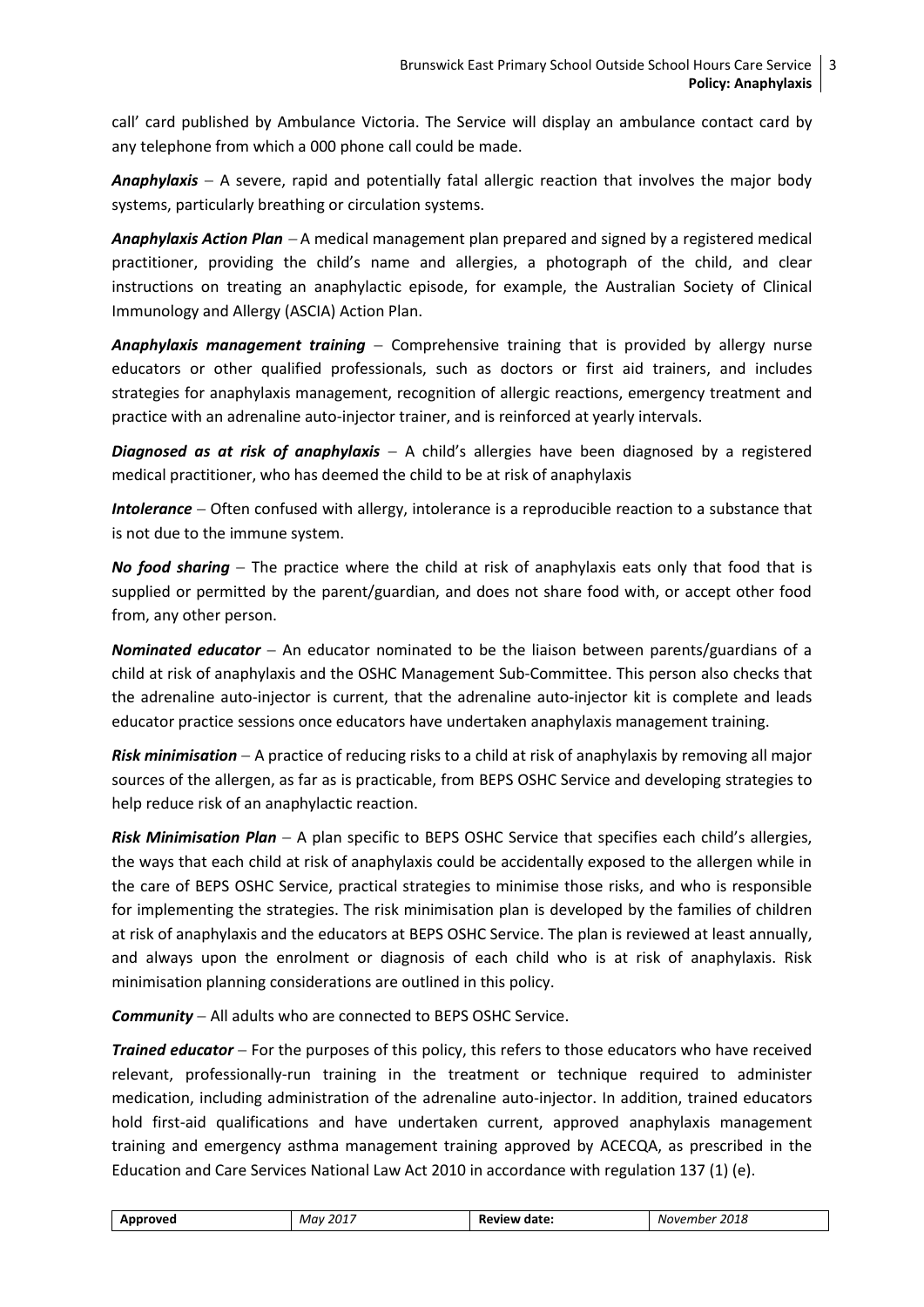#### **Approved Training & Qualifications**

Nominated educators at BEPS OSHC Service maintain current, approved first aid qualifications and have undertaken anaphylaxis management training and emergency asthma management training, approved by ACECQA, as prescribed in the Education and Care Services National Law Act 2010 in accordance with regulation 137 (1) (e).

There are a range of providers offering anaphylaxis training, including the Royal Children's Hospital Department of Allergy, first aid providers and registered training organisations (RTOs). Ensure that the anaphylaxis management training provided is comprehensive, as described in this policy, and approved by **ACECQA and meet the requirements of the National Act and National Regulations.**

Royal Children's Hospital Department of Allergy posts training dates on its website: [www.rch.org.au;](http://www.rch.org.au/) follow the prompts to the Community Allergy Education Service.

#### **Procedures for Policy Implementation**

Active implementation of this policy is a shared community responsibility.

#### **The BEPS OSHC Coordinator will:**

- Discuss with the educators their knowledge of issues following participation in anaphylaxis management training.
- Audit enrolment checklists (e.g. annually) to ensure that documentation is current and complete.
- Discuss this policy and its implementation with parents/guardians of children at risk of anaphylaxis to gauge their satisfaction with both the policy and its implementation in relation to their child.
- $-$  Respond to complaints.
- $-$  Review the adequacy of the response of the Service if a child has an anaphylactic reaction and consider the need for additional training and other corrective action.

#### **A Nominated Educator (as nominated by the OSHC Coordinator) will:**

- Conduct 'anaphylaxis scenarios' and supervise practise sessions in adrenaline auto-injector administration procedures to determine the level of an educator's competence and confidence in locating and using an adrenaline auto-injector kit.
- Routinely review the the contents of the adrenaline auto-injector kit to ensure that it is complete, and record the review in the OHS Register stored in the Anaphylaxis Management Folder.
- Liaise with the OSHC Management Sub-Committee (through the Coordinator) and parents of children at risk of anaphylaxis.

| Approved | May 2017 | Review date: | 2018<br>November |
|----------|----------|--------------|------------------|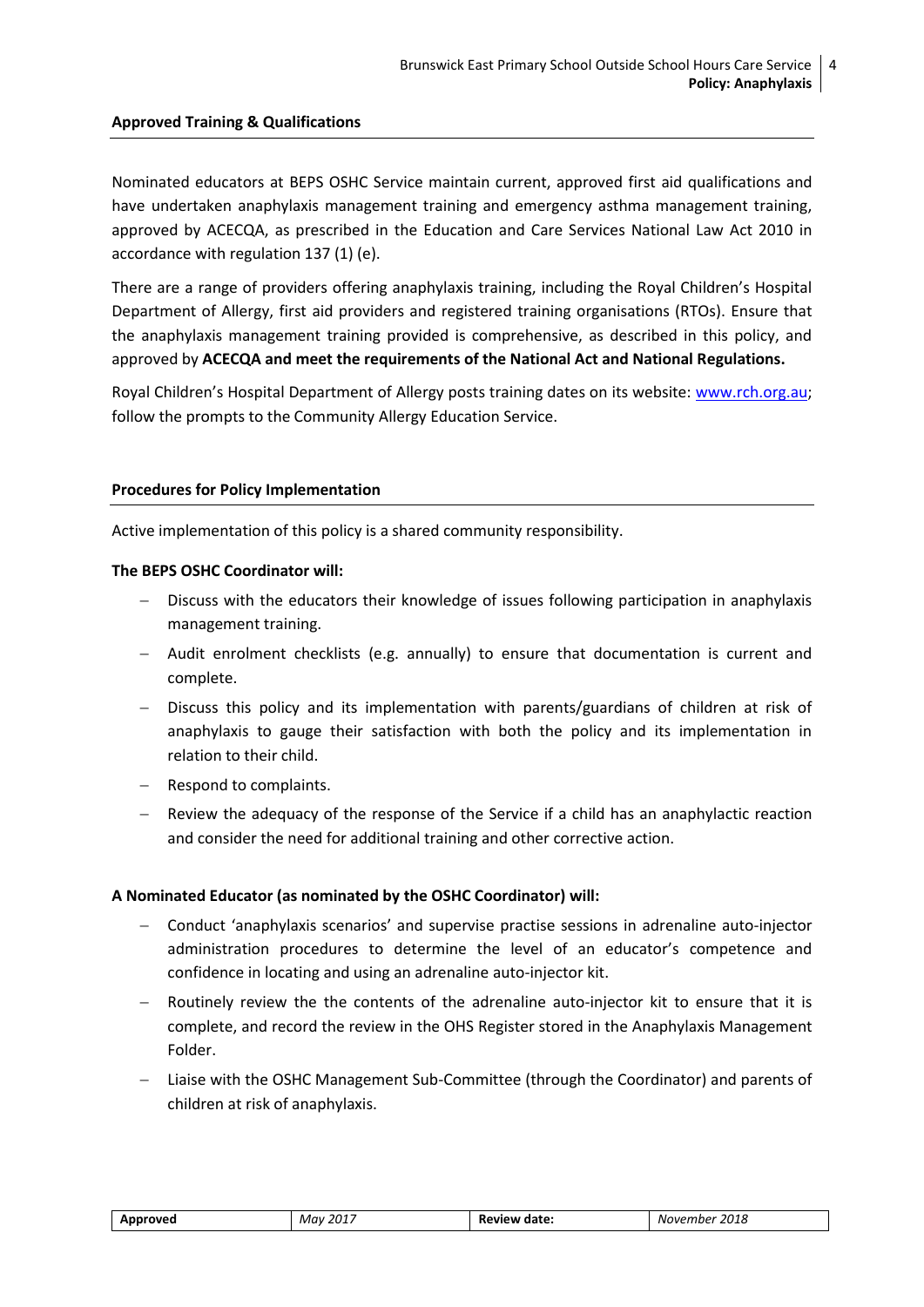#### **Parents/guardians/families will:**

- $-$  read and be familiar with the policy
- $-$  identify and liaise with the nominated educator
- bring relevant issues to the attention of both educators and the coordinator.

#### **Procedures for Managing Anaphylaxis**

#### **The OSHC Coordinator/Nominated Supervisor/Responsible Person Present will:**

- conduct an assessment of the potential for accidental exposure to allergens while children at risk of anaphylaxis are in the care of the Service and develop a risk minimisation plan for the Service in consultation with educators and the families of the children
- $-$  ensure educators responsible for the children at risk of anaphylaxis complete anaphylaxis management training that is reinforced at yearly intervals, including in-house training for this purpose
- ensure that all relieving educators are aware of symptoms of an anaphylactic reaction, the child at risk of anaphylaxis, the child's allergies, the location of their Anaphylaxis Action Plan and adrenaline auto-injector kit. If the relieving educator is not trained in anaphylaxis management, the Coordinator will ensure at least one educator trained in anaphylaxis management is present at the Service, and ensure that educator is aware they are responsible for the administration of an adrenaline auto-injector in an emergency. If this is not possible, parents/guardians must be informed of this situation before a child at risk of anaphylaxis is left at the Service
- ensure that no child who has been prescribed an adrenaline auto-injector is permitted to attend the Service without that adrenaline auto-injector
- make families aware of this policy, and provide access to it on request
- encourage ongoing communication between families and educators regarding the current status of the child's allergies, this policy and its implementation
- display an ASCIA generic poster *Action Plan for Anaphylaxis* in the hall at the main entrance
- display an ambulance contact card by all BEPS OSHC Service telephones
- comply with the procedures in this policy to minimise the risk of a child at risk of anaphylaxis from accidental exposure to allergens.

#### **Educators responsible for the child at risk of anaphylaxis will:**

- $-$  ensure a copy of the child's anaphylaxis action plan is visible to all educators, including students and volunteers
- follow the child's Anaphylaxis Action Plan in the event of an allergic reaction, which may progress to anaphylaxis (anaphylactic shock)

| Δr<br>. nyer<br>___ | .<br>201<br>May<br>_____ | date:<br>view<br>n.<br>. | $\sim$ $\sim$ $\sim$<br>2018<br>nher<br><b>NOVPI</b><br>____<br>. |
|---------------------|--------------------------|--------------------------|-------------------------------------------------------------------|
|                     |                          |                          |                                                                   |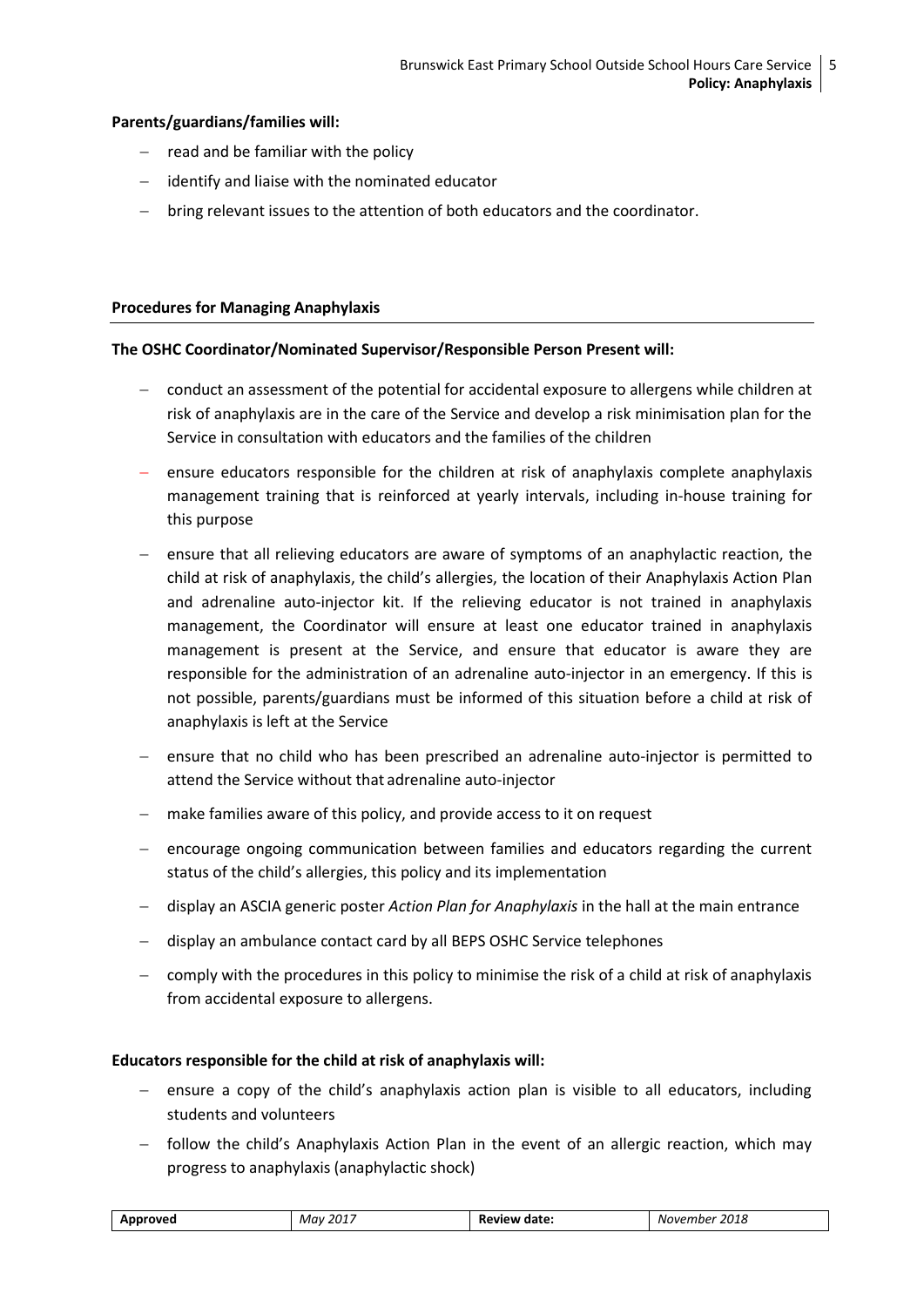- practise adrenaline auto-injector administration procedures using an adrenaline autoinjector trainer and 'anaphylaxis scenarios' (as described in this policy) on a regular basis, preferably quarterly
- ask all families as part of the enrolment procedure, prior to their child's attendance at the Service, whether the child has allergies and document this information on the child's enrolment record. If the child has allergies, ask the family to provide a medical management plan signed by a register medical practitioner
- ensure that families provide an anaphylaxis action plan signed by the child's registered medical practitioner and a complete adrenaline auto-injector kit whilst the child is present at the Service
- ensure that each child's own adrenaline auto-injector kit is stored in a clearly labelled area that is easily identifiable to all educators, including relief staff; easily accessible to adults (not locked away); inaccessible to children, and away from direct sources of heat
- ensure that the adrenaline auto-injector kit for each child at risk of anaphylaxis is carried by a trained educator on excursions that this child attends
- regularly check the adrenaline auto-injector expiry date on all adrenaline auto-injectors at the Service (The manufacturer will only guarantee the effectiveness of the adrenaline autoinjector to the end of the nominated expiry month)
- provide information to the community about resources and support for managing allergies and anaphylaxis
- comply with the practices outlined in the procedures to protect the child at risk of anaphylaxis from accidental exposure to food allergens.

### **In the situation where a child who has not been diagnosed as allergic, but who appears to be having an anaphylactic reaction:**

- $\triangleright$  Call an ambulance immediately by dialling 000.
- $\triangleright$  Commence first aid measures.
- $\triangleright$  Contact the parent/guardian.
- $\triangleright$  Contact the person to be notified in the event of illness as per the child's enrolment record if the parent/guardian cannot be contacted.

| oved | 2017<br>Mav | date.<br>wew | 2018<br><b>NOVP'</b><br>nne |
|------|-------------|--------------|-----------------------------|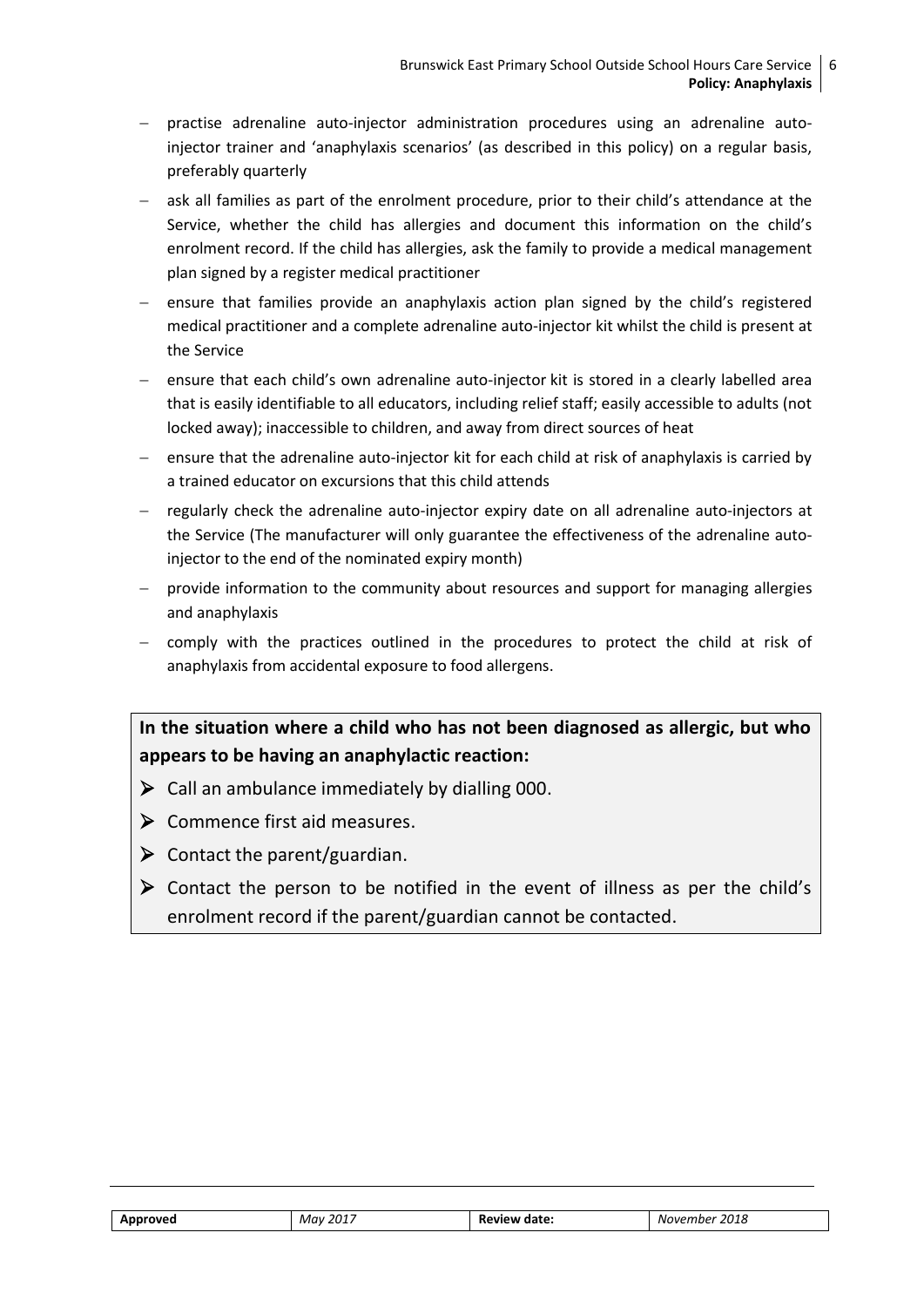#### **Procedures for Enrolment of a Child at Risk of Anaphylaxis**

All families are required to comply with the procedures outlined in this policy as they have been designed to minimise the risk of accidental exposure of a child at risk of anaphylaxis to an allergen**.**

#### **Families of a child at risk of anaphylaxis shall:**

- inform educators, either upon enrolment or upon diagnosis, of their child's allergies
- provide educators with an Anaphylaxis Action Plan signed by the child's registered medical practitioner and written consent to use the adrenaline auto-injector in line with this action plan, in accordance with the the Services Dealing with Medical Conditions & Medication Policy. The action plan and written consent to administer the adrenaline auto-injector will be provided by the family at the time of enrolment, or upon diagnosis
- $-$  provide educators with a complete current adrenaline auto-injector kit
- $-$  regularly check the adrenaline auto-injector expiry date
- assist educators by offering information and answering any questions regarding their child's allergies
- notify the Coordinator and educators of any changes to their child's allergy status and provide a new Anaphylaxis Action Plan in accordance with these changes
- communicate all relevant information and concerns to educators, for example, any matter relating to the health of the child
- comply with the Service's policy that no child who has been prescribed an adrenaline autoinjector is permitted to attend the Service without that adrenaline auto-injector.

#### **Procedures to Protect the Child at Risk of Anaphylaxis from Accidental Exposure to Food Allergens**

The following procedures should be implemented to help protect the children at the Service who are at risk of anaphylaxis from accidental exposure to food allergens:

#### **In relation to the child at risk:**

- This child should only eat food that has been specifically prepared for him/her. Where BEPS OSHC Service is preparing food for the child, ensure that it has been prepared according to the parent's instructions. Some parents will choose to provide all food for their child.
- All food for this child should be checked and approved by the child's parent/guardian and be in accordance with the risk minimisation plan.
- Drink bottles and lunch boxes (including any treats) provided by the parents/guardians for this child, should be clearly labelled with the child's name.
- There should be no trading or sharing of food, food utensils and containers with this child.
- In some circumstances it may be appropriate that a highly allergic child does not sit at the same table when others consume food or drink containing or potentially containing the

| Approved | - 2017 ر<br>Μαν | <b>Review</b><br>, date: | 2018<br>November<br>___ |
|----------|-----------------|--------------------------|-------------------------|
|----------|-----------------|--------------------------|-------------------------|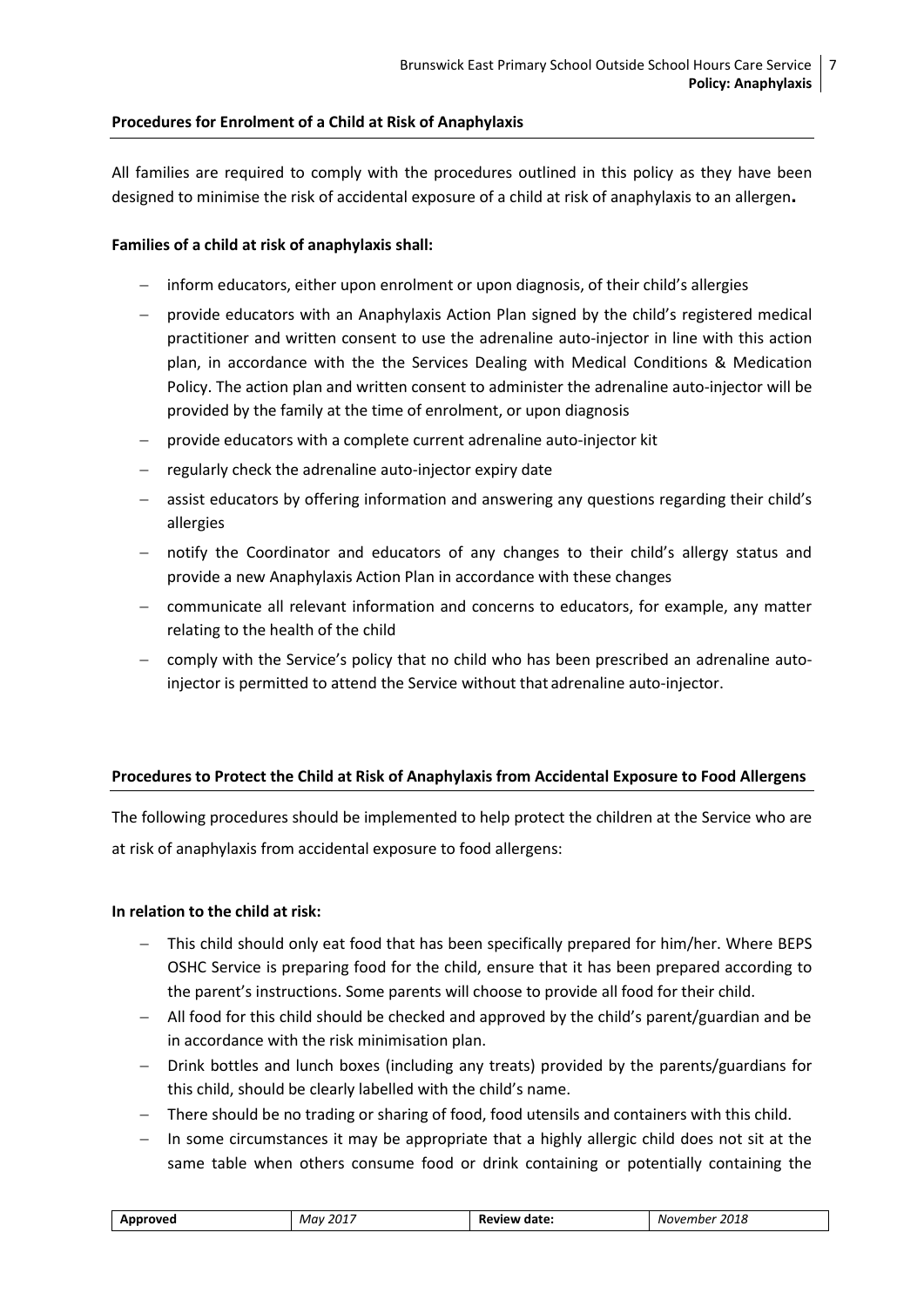allergen. However, children with allergies should not be separated from all children and should be socially included in all activities.

 There should be increased supervision of this child on special occasions such as excursions, in-house activities or family days or special events.

#### **In relation to other practices at BEPS OSHC Service:**

- $\overline{-}$  Ensure tables and bench tops are washed down after eating.
- Ensure hand washing for all children upon arrival at the Service, before and after eating.
- Restrict the use of food and food containers, boxes and packaging in crafts, cooking and science experiments, depending on the allergies of particular children. Educators should discuss the use of foods and food containers in such activities with families of the child and where used, these foods must be consistent with the risk minimisation plan.
- All children need to be closely supervised at snack times and consume food in specified areas. To minimise risk children, should not 'wander around' with food.
- The Risk Minimisation Plan will inform the Service's food purchases and menu planning.
- Food preparation staff (cook, educators, students and volunteers) should be instructed about measures necessary to prevent cross-contamination between foods during the handling, preparation and serving of food – such as careful food storage and the cleaning of food preparation areas and utensils.
- Where food is brought from home to the Service, all families will be asked not to include foods containing specified allergens or ingredients as determined in the Risk Minimisation plan.

#### **Resources & Support with Policy Implementations**

- *Australasian Society of Clinical Immunology and Allergy (ASCIA)* at [www.allergy.org.au,](http://www.allergy.org.au/) provides information on allergies. An Anaphylaxis Action Plan can be downloaded from this site. Contact details for allergists may also be provided: 0425 216 402.
- *Anaphylaxis Australia*, at [www.allergyfacts.org.au,](http://www.allergyfacts.org.au/) is a non-profit support organisation for families with food-anaphylactic children. Items such as storybooks, tapes and adrenaline auto-injector trainers are available for sale from the product catalogue on this site. Anaphylaxis Australia provides a telephone support line for information and support to help manage anaphylaxis: 1300 728 000.
- *Royal Children's Hospital, Department of Allergy*, at [www.rch.org.au,](http://www.rch.org.au/) provides information about allergies and services provided by the hospital. Contact may be made with the Department of Allergy to evaluate a child's allergies, and if necessary, to provide an adrenaline auto-injector prescription, as well as to purchase adrenaline auto-injector trainer pens: (03) 9345 5701.
- The brochure *Anaphylaxis – A life threatening reaction*, is also available through the Royal Children's Hospital, Department of Allergy.

| Approved | May 2017 | <b>Review date:</b> | November 2018 |
|----------|----------|---------------------|---------------|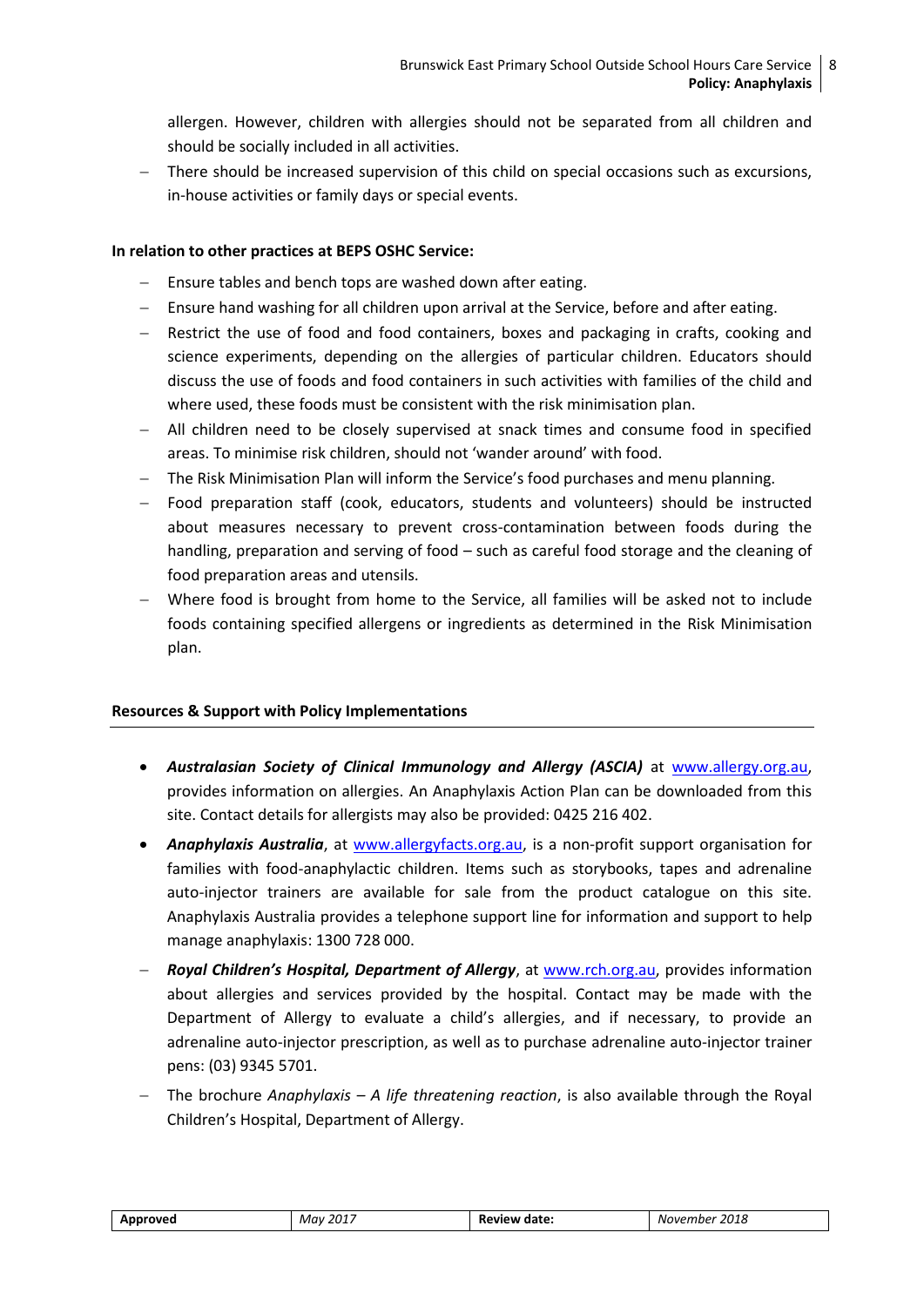#### **Anaphylaxis Management Plan – Service Documentation (attached to the policy)**

An Anaphylaxis Management plan is completed to seek information about the child's specific needs from parents/guardian, to determine strategies to address the particular needs of the at-risk child and to inform parents/guardian of general strategies to minimise the risk of anaphylaxis at the Service. The plan includes:

- an enrolment checklist for children at risk of anaphylaxis
- an adrenaline auto-injector (anaphylaxis) record
- an Anaphylaxis Management Plan, including a snapshot of all children with allergies, and an individual risk management plan
- a Risk Minimisation Plan, including general risk management strategies
- an anaphylaxis emergency drill record, including possible exposure scenarios
- a review table of the Anaphylaxis Management Plan and Anaphylaxis Action Plan

#### **This policy should be read in conjunction with**:

General Service Information Policy Acceptance & Refusal of Authorizations Dealing with Medical Conditions & Medications Incidents, Injury, trauma & the Administration of First Aid Partnerships with Families [Record Keeping & Confidentiality Policy](file:///C:/Users/08478100/Desktop/2017%20OSHC%20Policies%20to%20be%20uploaded%20to%20website/Information%20for%20Families%202017/BEPS%20OSHC%20POLICY_Enrolment%20,%20Re-enrolment%20&%20Orientation%20of%20Children%20July%202017.docx%23_5.7_PRIVACY_POLICY)

#### **Sources & Legislative References**

Anaphylaxis Australia, *Schools and Child Care Centres State Guidelines***,** [www.allergyfacts.org.au/schools.html](http://www.allergyfacts.org.au/schools.html)

National Health and Medical Research Council 2012, *Staying Healthy in Child Care (5th Edition)* [www.nhmrc.gov.au/\\_files\\_nhmrc/publications/attachments/ch55\\_staying\\_healthy\\_childcare\\_5th\\_edition\\_0.p](http://www.nhmrc.gov.au/_files_nhmrc/publications/attachments/ch55_staying_healthy_childcare_5th_edition_0.pdf) [df](http://www.nhmrc.gov.au/_files_nhmrc/publications/attachments/ch55_staying_healthy_childcare_5th_edition_0.pdf)

*Education& Care Services National Law Act 2010 (Vic) – Sections 167(1)(2)(3, & 175(1))*

*Education & Care Services National Regulations (2011) – Regulations 90, 91, 92, 93, 94, 95, 168(2)(d), 177, 181, 183 & 184*

*Information Privacy Act 200 (Vic) – Information Privacy Principles*

*Privacy Act 1988 (Cwlth) – National Privacy Principles*

*Health Act 1958* 

*Health Records Act 2010 (Vic) – Health Privacy Principles*

| oved<br>___ | , 2017<br>Mav<br>_____ | date:<br>vı<br><br>. | 2018<br>uner:<br><b>Nr</b><br>IUPr<br>___<br>____ |
|-------------|------------------------|----------------------|---------------------------------------------------|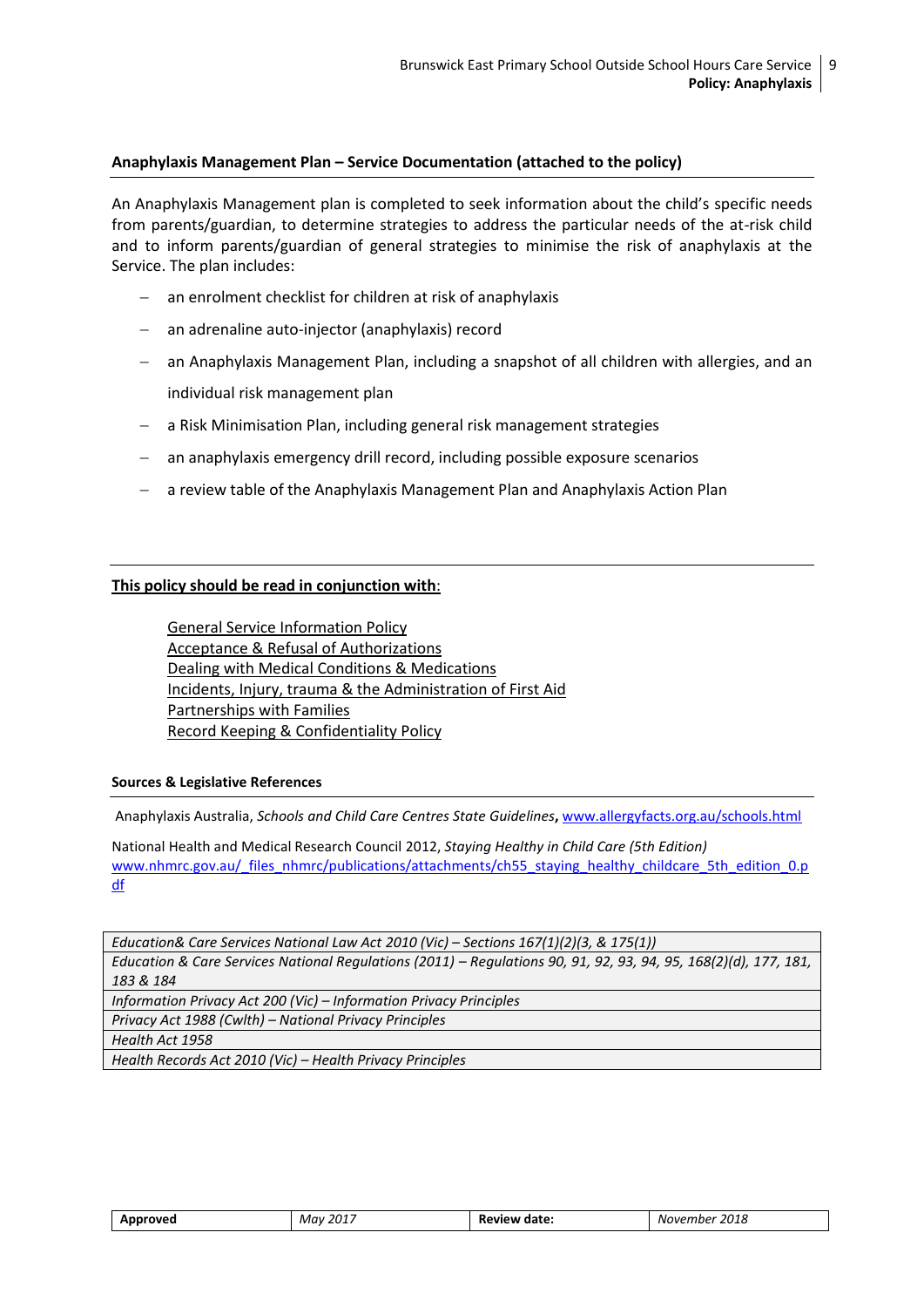

### **Enrolment Checklist for Children at Risk of Anaphylaxis**

- $\Box$  A risk minimisation plan and communication plan is completed, which includes strategies to address the particular needs of each child at risk of anaphylaxis, and this plan is implemented.
- $\Box$  Parents of a child at risk of anaphylaxis have been provided a copy of BEPS OSHC Service's Anaphylaxis Policy.
- $\Box$  All parents/guardians are made aware of the Anaphylaxis Policy.
- $\Box$  Anaphylaxis action plan for the child is signed by the child's registered medical practitioner and is visible to all educators.
- $\Box$  Adrenaline auto-injector (within expiry date) is available for use at any time the child is in the care of BEPS OSHC Service, stored in an insulated container, in a location easily accessible to adults (not locked away), inaccessible to children and away from direct sources of heat.
- $\Box$  All educators, including relief educators, students and volunteers, are aware of each adrenaline auto-injector kitlocation.
- $\Box$  Educators nominated as responsible for a child at risk of anaphylaxis undertake anaphylaxis management training, which includes strategies for anaphylaxis management, recognition of allergic reactions, emergency treatment and practice with an adrenaline auto-injector trainer, and this is reinforced at yearly intervals.
- $\Box$  BEPS OSHC Service's Emergency Action Plan for the management of anaphylaxis is in place and all educators understand the plan.
- $\Box$  The current contact details of the child's parent/guardian are available, including emergency contacts.
- **I** Information regarding any other medications or medical conditions (e.g. asthma) is available to educators at BEPS OSHC Service.

| Approved | - 2017<br>Mav | <b>Review date:</b> | 2018<br>November |
|----------|---------------|---------------------|------------------|
|          |               |                     |                  |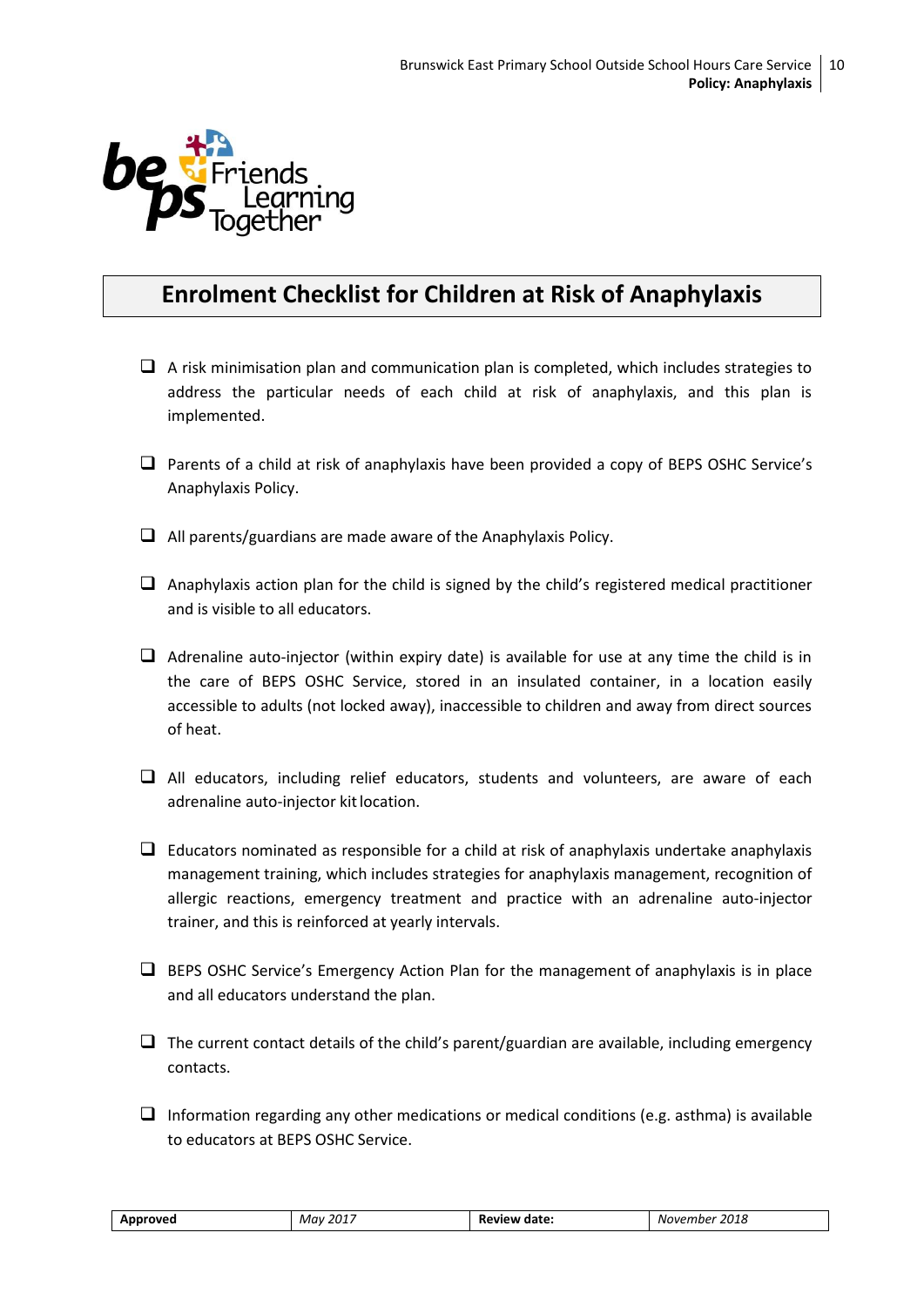$\Box$  If food is prepared at BEPS OSHC Service for a child at risk, measures are in place to prevent contamination of the food given to the child at risk of anaphylaxis.



### **Adrenaline Auto-Injector/Anaphylaxis Record**

#### **Child's Name:**

**Allergic to:**

This Adrenaline Auto-Injector record is completed monthly and any necessary actions undertaken in timely manner

- 1. Anaphylaxis Management Plan is up-to-date review date has not passed.
- 2. Anaphylaxis Action Plan is located in clear view
- 3. Adrenaline auto-injector is located in clear view, inaccessible to children, away from direct sources of heat.
- 4. Adrenaline auto-injector date of expiry has not passed.
- 5. Adrenaline auto-injector solution is clear (not cloudy or brown).
- 6. Adrenaline auto-injector is stored in an insulated bag and clearly labelled with child's name.
- 7. Emergency details form is located in bag.
- 8. Copy of Anaphylaxis Action Plan is located in bag for use on excursions.
- 9. All staff are aware of children with allergies, their Anaphylaxis Action Plans and EpiPen locations.
- 10. Adrenaline auto-injector drills are up to date.
- 11. Adrenaline auto-injector training of relevant staff is up to date.

| Date:            | Check completed by: |
|------------------|---------------------|
| Action required: |                     |
| Date:            | Check completed by: |
| Action required: |                     |
| Date:            | Check completed by: |
| Action required: |                     |
| Date:            | Check completed by: |

| וער | $/201^{-}$<br>May<br>_____ | .<br>_______ | 01C<br>uner.<br>W<br>ە 107.<br>____<br>_____ |
|-----|----------------------------|--------------|----------------------------------------------|
|-----|----------------------------|--------------|----------------------------------------------|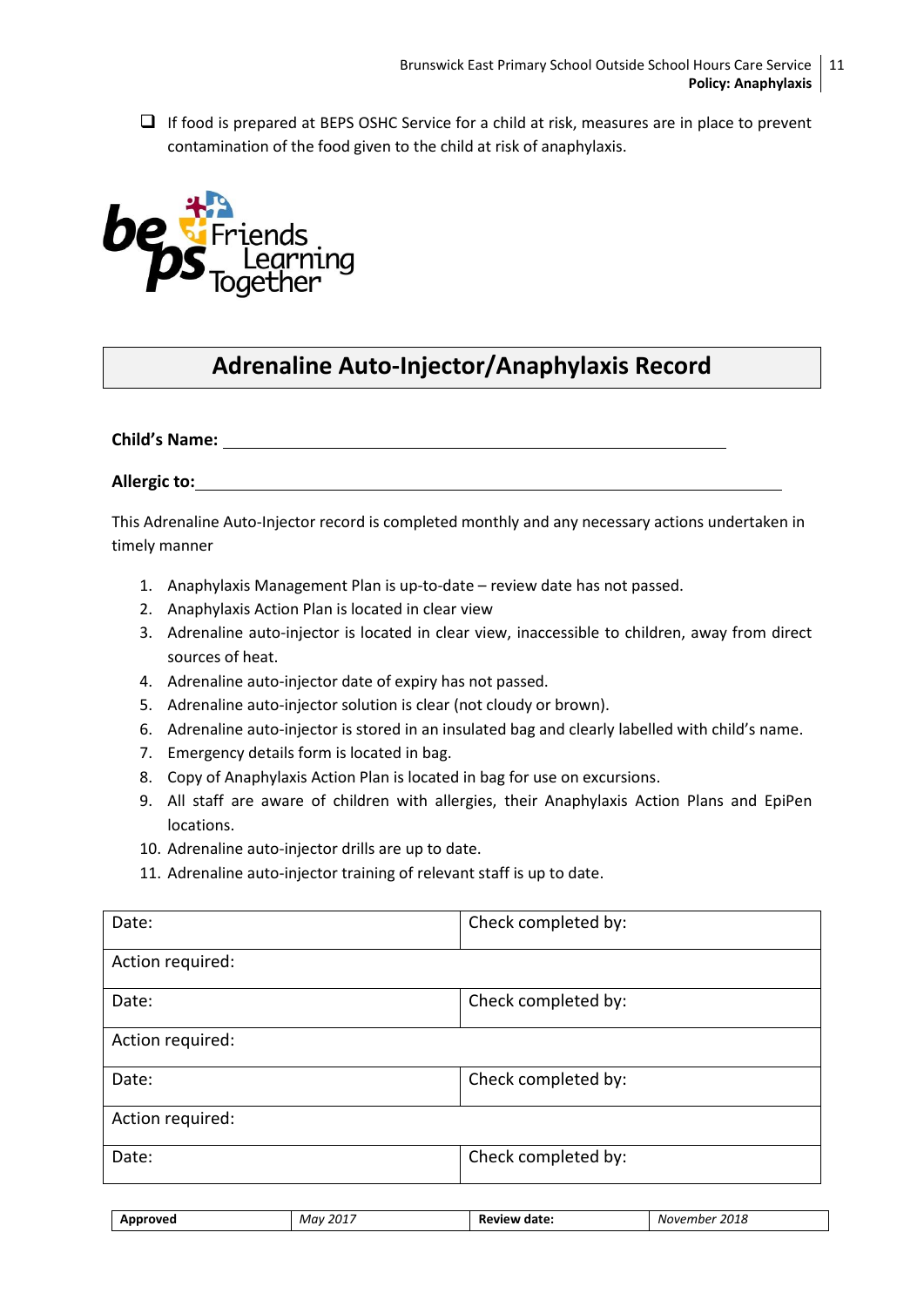Action required:



| Date:            | Check completed by: |
|------------------|---------------------|
| Action required: |                     |

# **BEPS OSHC Service Snapshot – Children at Risk of Anaphylaxis**

| <b>Child's Name</b> | Component     | Allergic to | <b>Action Plan</b> | <b>Adrenaline auto-</b> |
|---------------------|---------------|-------------|--------------------|-------------------------|
|                     | (BSC/ASC/VAC) |             | location           | injector location       |
|                     |               |             |                    |                         |
|                     |               |             |                    |                         |
|                     |               |             |                    |                         |
|                     |               |             |                    |                         |
|                     |               |             |                    |                         |
|                     |               |             |                    |                         |
|                     |               |             |                    |                         |
|                     |               |             |                    |                         |
|                     |               |             |                    |                         |
|                     |               |             |                    |                         |
|                     |               |             |                    |                         |
|                     |               |             |                    |                         |
|                     |               |             |                    |                         |

**Approved** *May 2017* **Review date:** *November 2018*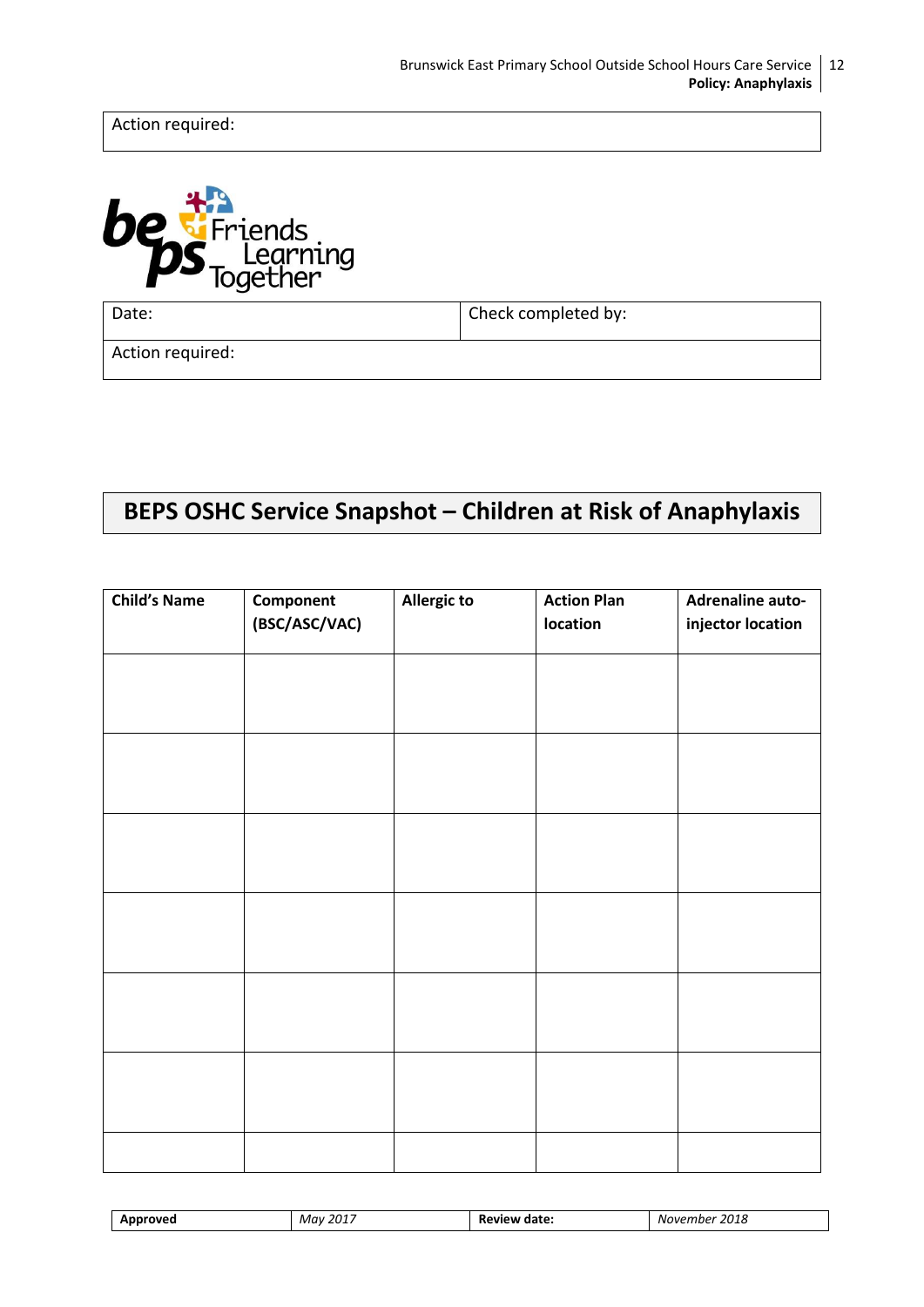

# **Individual Communication Plan - Anaphylaxis**

#### **Child's Name:**

| When will the child be attending BEPS OSHC      |  |
|-------------------------------------------------|--|
| Service?                                        |  |
|                                                 |  |
|                                                 |  |
| Have all educators, including students and      |  |
| volunteers been informed of the details in the  |  |
| child's Risk Minimisation Plan, including known |  |
| allergens for the child?                        |  |
|                                                 |  |
|                                                 |  |
| Where will the following items be located?      |  |
| <b>Risk Minimisation Plan</b>                   |  |
| <b>Emergency Action Plan</b>                    |  |
| Adrenaline auto-injector                        |  |
|                                                 |  |
| Where will the child's snack box, or equivalent |  |
| (if applicable) be stored, and who will have    |  |
| access?                                         |  |
|                                                 |  |
|                                                 |  |
|                                                 |  |
| Who will be responsible for supporting this     |  |

| 2017<br>Mau                                                            |                     |
|------------------------------------------------------------------------|---------------------|
| W.<br>$\cdot$ rnne<br>. JVP'<br>.<br>----<br>$  -$<br>_______<br>_____ | 2010<br>UIŏ<br>____ |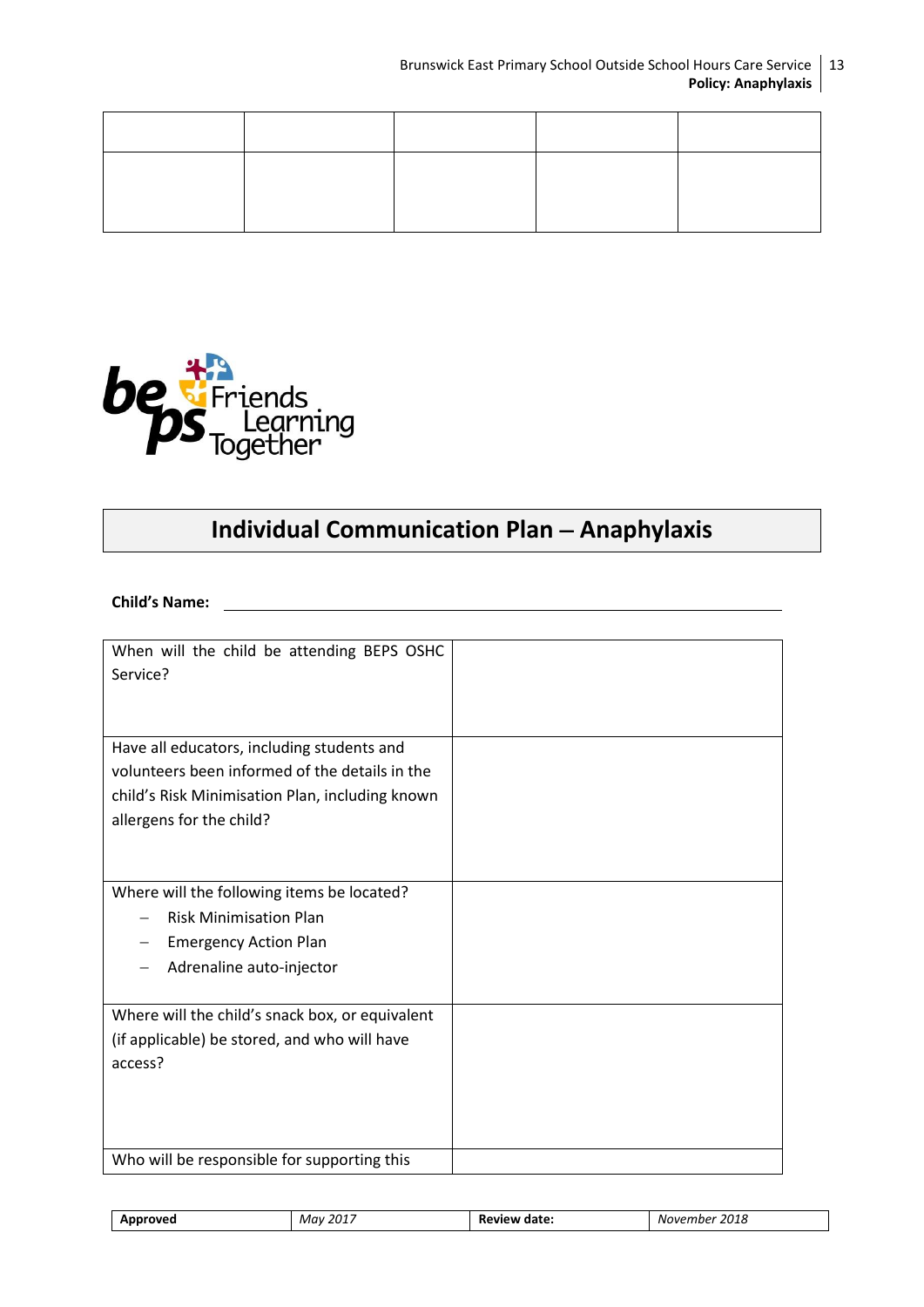| child's health needs, which may include      |  |
|----------------------------------------------|--|
| administering treatment including first aid? |  |
|                                              |  |
|                                              |  |

**Name/Sign & Date:**



# **Individual Risk Management Plan Anaphylaxis**

| <b>Child's Name</b> | ASC/BSC | <b>Allergic to</b> | <b>Action Plan</b><br>location | <b>Epi-pen location</b> |
|---------------------|---------|--------------------|--------------------------------|-------------------------|
|                     |         |                    |                                |                         |

| Specific risk management strategies                                                                                                                                                                 | Date completed |
|-----------------------------------------------------------------------------------------------------------------------------------------------------------------------------------------------------|----------------|
| Parent/guardian has been provided with a copy of BEPS OSHC Service's<br>Anaphylaxis policy.                                                                                                         |                |
| Parent/guardian has provided a complete adrenaline auto-injector kit and date<br>for renewal is noted.                                                                                              |                |
| BEPS OSHC Service displays the child's Anaphylaxis Action Plan with current<br>photo, in a key location, and keeps a completed ambulance card by each<br>telephone.                                 |                |
| Parent/guardian is aware of the policy that the child who has been prescribed an<br>adrenaline auto-injector is NOT permitted to attend BEPS OSHC Service without<br>that adrenaline auto-injector. |                |

| n n<br>…ove∽<br><u>. ш. </u><br>76 V | $ -$<br>วก1<br>Mav | к.<br>.<br>.<br>™uale. | 2018<br>.nher<br>Noven |
|--------------------------------------|--------------------|------------------------|------------------------|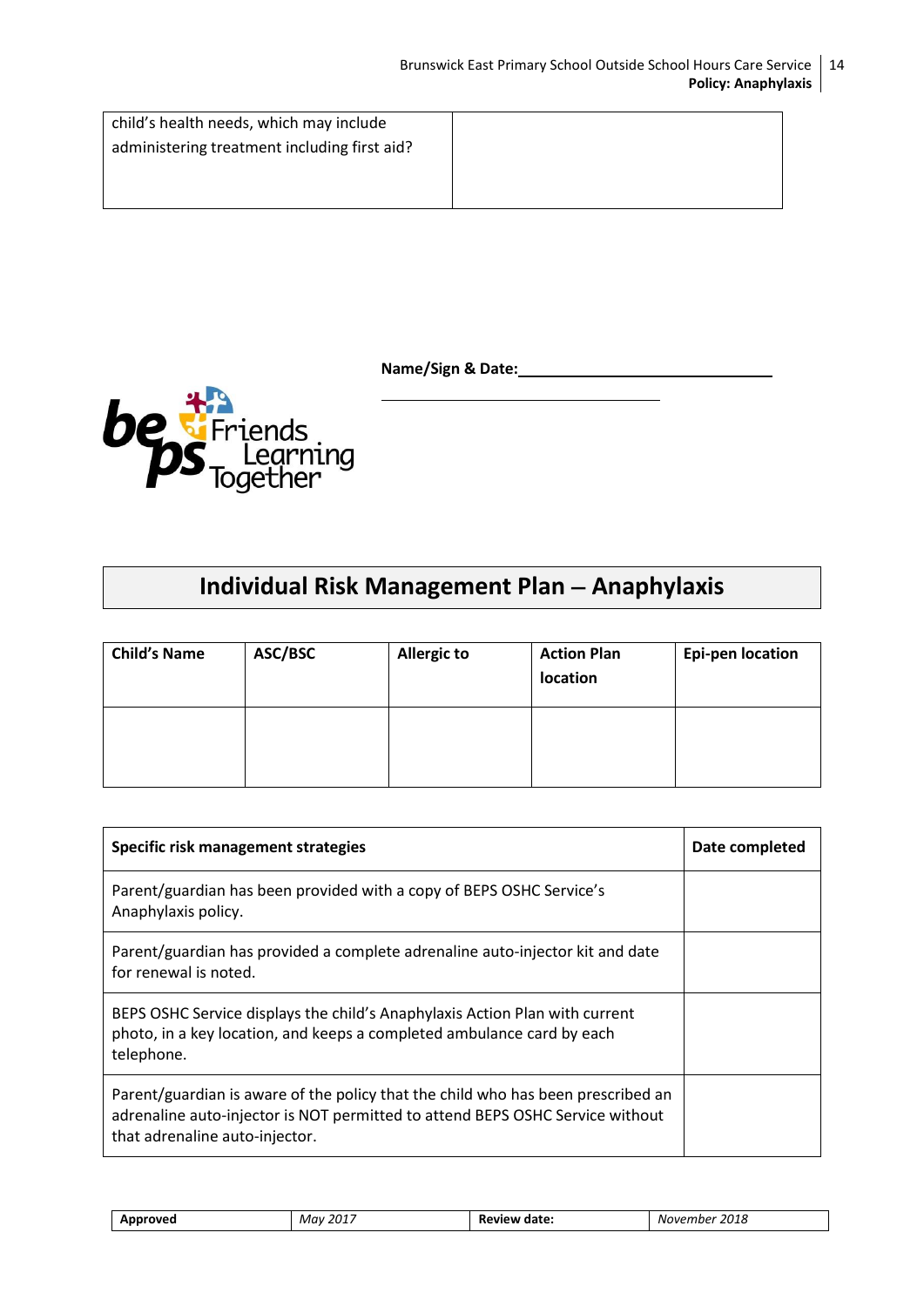| Test that all educators, including relief staff, know where the Adrenaline Auto-<br>Injector kit is kept for each at risk child.                         |  |
|----------------------------------------------------------------------------------------------------------------------------------------------------------|--|
| Regular checks of the expiry date of each adrenaline auto-injector are<br>undertaken by a nominated staff member and the families of each at risk child. |  |
| If applicable, a letter is sent to all families at the Service requesting that specific<br>measures be followed, for example:                            |  |
| a) Request that specific food (allergens, e.g. nuts and nut products) are NOT sent<br>to the Service.                                                    |  |
| b) Food packaging of risk foods (nut containers, cereal boxes, egg cartons) are<br>not sent to the Service for art activities.                           |  |
| A new written request is sent to families if the food allergens change.                                                                                  |  |

| What measures are in place for the child in relation to the OSHC Service menu?                     |
|----------------------------------------------------------------------------------------------------|
|                                                                                                    |
|                                                                                                    |
|                                                                                                    |
|                                                                                                    |
|                                                                                                    |
|                                                                                                    |
|                                                                                                    |
|                                                                                                    |
|                                                                                                    |
|                                                                                                    |
|                                                                                                    |
|                                                                                                    |
|                                                                                                    |
| Think about times when the child could potentially be exposed to allergens and develop appropriate |
|                                                                                                    |
| strategies, including who is responsible for implementing them:                                    |
|                                                                                                    |
|                                                                                                    |
|                                                                                                    |
|                                                                                                    |
|                                                                                                    |
|                                                                                                    |
|                                                                                                    |
|                                                                                                    |
|                                                                                                    |

### **Risk Minimisation Plan**

| <b>Risk</b> | <b>Strategy</b> | Who is responsible |
|-------------|-----------------|--------------------|
|             |                 |                    |
|             |                 |                    |
|             |                 |                    |
|             |                 |                    |
|             |                 |                    |
|             |                 |                    |

| ימער<br>$- - - -$ | / 2017<br>May<br>,,,,<br>____ | .<br>.<br>______ | 2018<br>uner<br>W.<br>____<br>____ |
|-------------------|-------------------------------|------------------|------------------------------------|
|                   |                               |                  |                                    |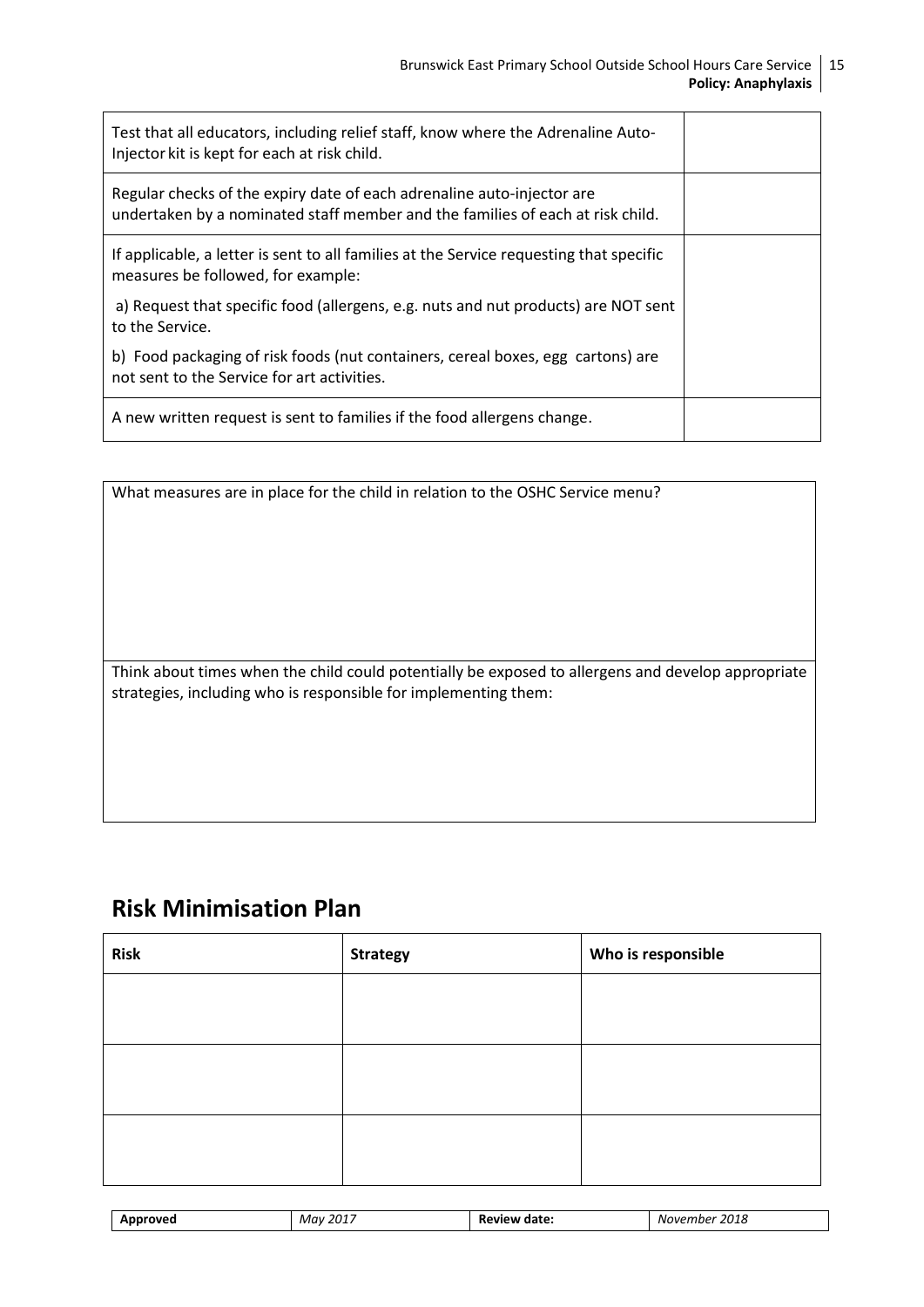

### **Service Risk Minimisation Plan - Anaphylaxis**

The following suggestions may be considered when developing or reviewing BEPS OSHC Service's risk minimisation plan for anaphylaxis to assess how well the Service has planned for meeting the needs of children with allergies who are at risk of anaphylaxis.

Refer to Risk Minimisation Strategies and scenarios on the following page, and review the Risk Minimisation Plan with families of children at risk at least annually, but always upon enrolment of each child at risk and after any incident or accidental exposure.

| Who are the children?                                                      |  |
|----------------------------------------------------------------------------|--|
| List names and of each of the children at risk<br>$\overline{\phantom{m}}$ |  |
|                                                                            |  |
|                                                                            |  |
|                                                                            |  |
|                                                                            |  |
|                                                                            |  |
|                                                                            |  |
|                                                                            |  |
|                                                                            |  |
|                                                                            |  |
|                                                                            |  |

| 2018<br>2017<br>Review date:<br>Approved<br>Mav<br>November |  |
|-------------------------------------------------------------|--|
|-------------------------------------------------------------|--|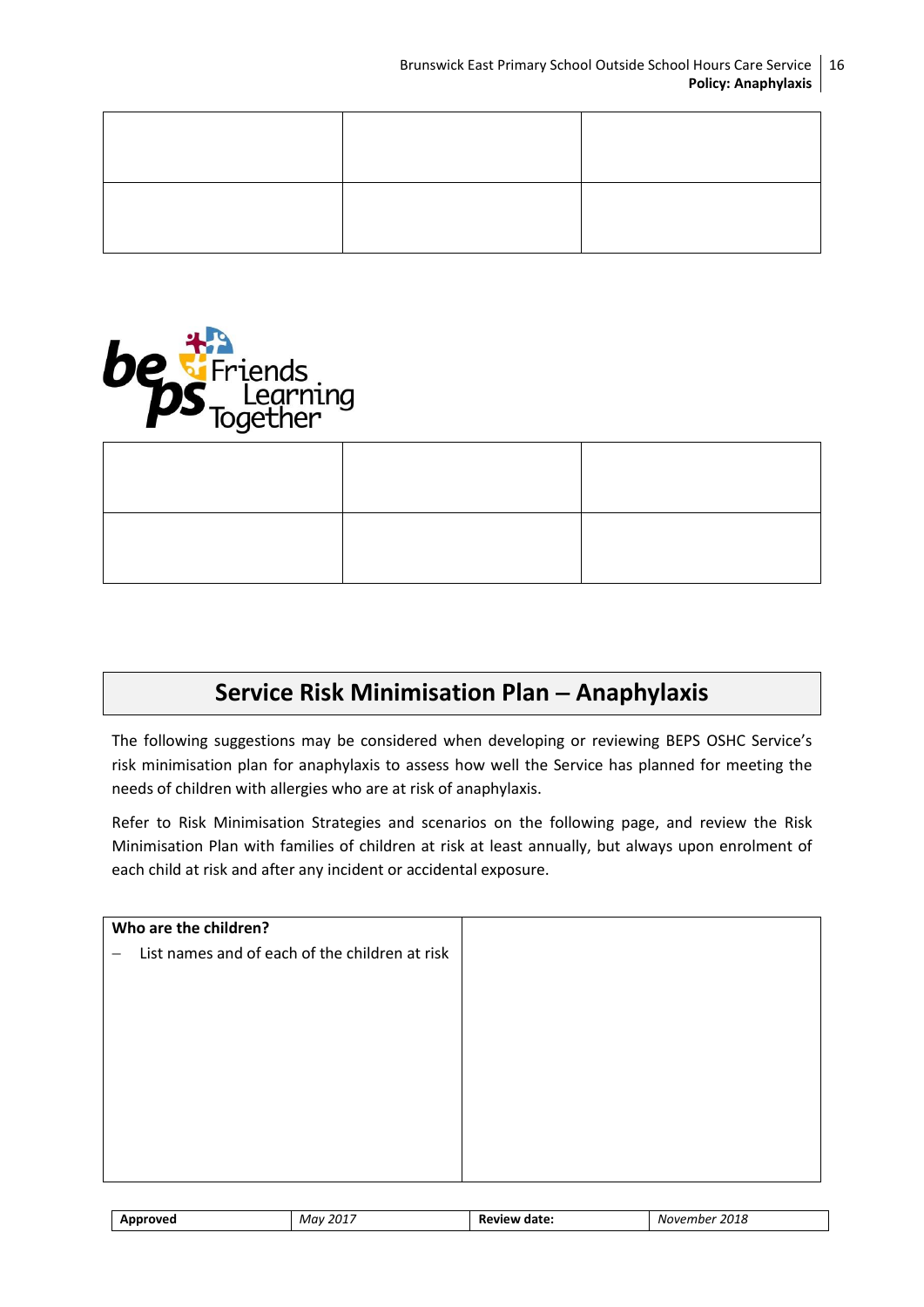| What are they allergic to?                                                                                                                                                                                        |
|-------------------------------------------------------------------------------------------------------------------------------------------------------------------------------------------------------------------|
| List all of the known allergens for each of the<br>children at risk.                                                                                                                                              |
| List potential sources of exposure to each<br>known allergen and strategies to minimise<br>the risk of exposure. This will include<br>requesting that certain foods/items not be<br>brought to BEPS OSHC Service. |
|                                                                                                                                                                                                                   |
| Does everyone recognise the children at risk?                                                                                                                                                                     |
| List the strategies for ensuring that all<br>educators, including relief educators,<br>students, volunteers and cooks, recognise<br>each of the children at risk.                                                 |

### **General risk management strategies**

| <b>General risk management strategies</b>                                                                                                                                                                                                                                                                                                                                                                                                                    | Date completed |
|--------------------------------------------------------------------------------------------------------------------------------------------------------------------------------------------------------------------------------------------------------------------------------------------------------------------------------------------------------------------------------------------------------------------------------------------------------------|----------------|
| Menus are planned consulting with parents/guardians of children who have<br>allergies to avoid inclusion of food allergens                                                                                                                                                                                                                                                                                                                                   |                |
| The Service develops procedures for ensuring that each child at risk only<br>consumes food prepared specifically for them.                                                                                                                                                                                                                                                                                                                                   |                |
| As far as practical, the food on the menu for all children should not contain<br>ingredients such as milk, egg and peanut/nut products to which the child is<br>allergic. At-risk children should not be given food if the label for the food states<br>that the food may contain traces of a known allergen. Families choosing to<br>allow their children to consume foods that contain known allergens (specific to<br>their child) must do so in writing. |                |
| Consider the safest place for the at-risk child to be served and consume food,<br>while ensuring they are socially included in all activities, and ensure this<br>location is used by the child.                                                                                                                                                                                                                                                             |                |
| NO FOOD is introduced to a child if the parent/guardian has not previously<br>given this food to the child.                                                                                                                                                                                                                                                                                                                                                  |                |

| $\sim$ $-$<br>2018<br>201,<br>Approved<br>date:<br>Mav<br>November<br><b>Review</b> |  |  |
|-------------------------------------------------------------------------------------|--|--|
|                                                                                     |  |  |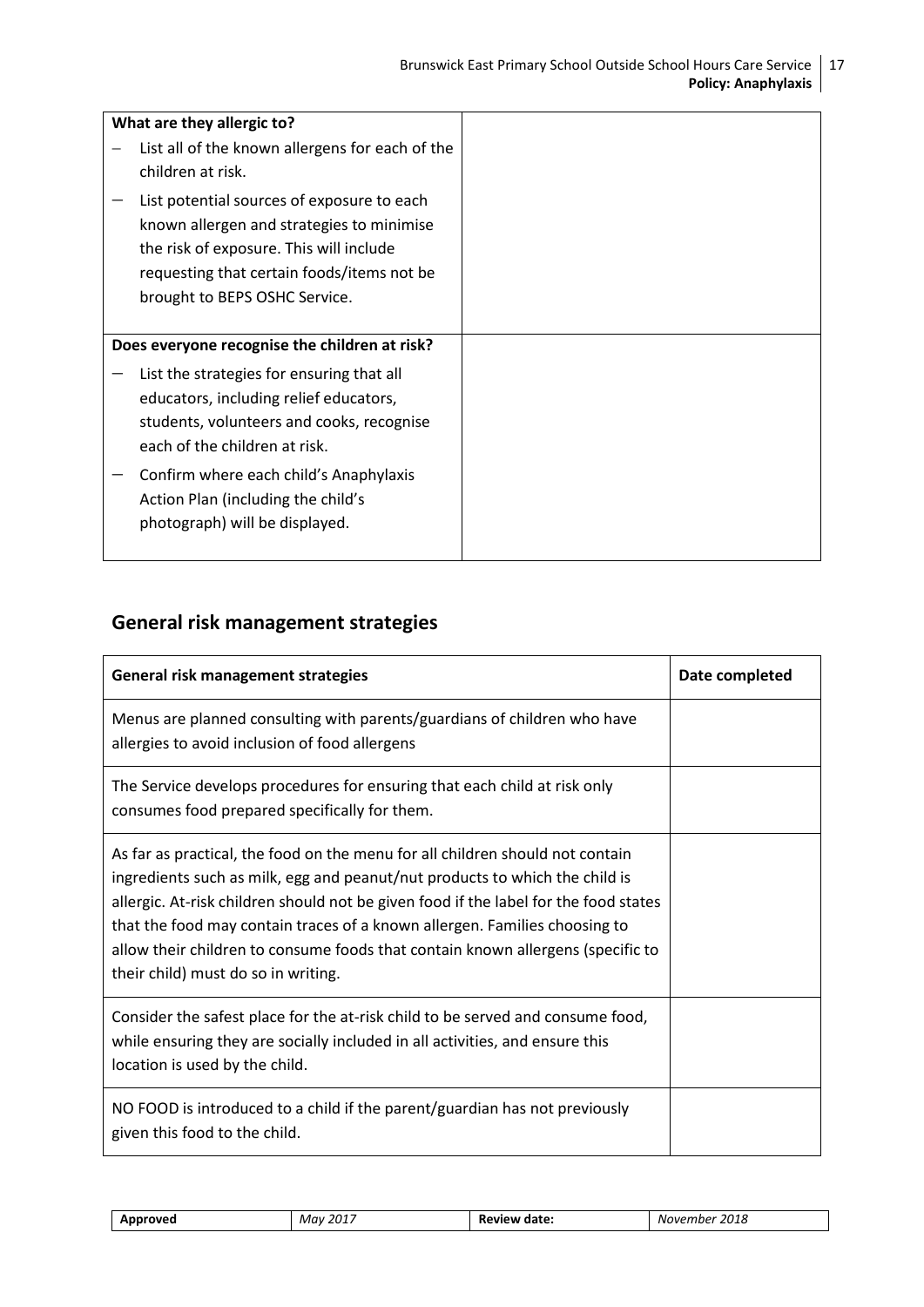| Ensure each child enrolled at BEPS OSHC Service washes their hands, as soon<br>as is practicable after arrival, and before and after eating                     |  |
|-----------------------------------------------------------------------------------------------------------------------------------------------------------------|--|
| Teaching strategies are used to raise awareness of all children about<br>anaphylaxis and no food sharing with the at-risk children and the reasons for<br>this. |  |
| Drink bottles and lunch boxes etc. provided by the family of the at-risk child<br>should be clearly labelled with the child's name.                             |  |
| A safe 'treat box' is provided by the family of each at risk child and used by the<br>Service to provide 'treats' to the at-risk child, as appropriate.         |  |
| Hygiene procedures and practices are used to minimise the risk of<br>contamination of surfaces, food utensils and containers by food allergens.                 |  |

### **Possible exposure scenarios and strategies**

| <b>Scenario</b>                                         | <b>Strategy</b>                                                                                                                                                                                                                                       | Who                                           |
|---------------------------------------------------------|-------------------------------------------------------------------------------------------------------------------------------------------------------------------------------------------------------------------------------------------------------|-----------------------------------------------|
| Food is<br>provided by<br><b>BEPS OSHC</b>              | Menus are planned in conjunction with parents of child at risk, and<br>food is prepared according to their instructions. Alternatively, the<br>parent provides all of the food for the child at risk.                                                 | Nominated<br>Supervisor &<br>Parent/Families  |
| Service and a                                           | Ensure separate storage of foods containing allergen.                                                                                                                                                                                                 | Educators                                     |
| food allergen<br>is unable to<br>be removed<br>from the | Cook and educators observe food handling, preparation and<br>serving practices to minimise the risk of cross-contamination. This<br>includes hygiene of surfaces in the kitchen and children's eating<br>area, food utensils and containers.          | Educators                                     |
| menu (for<br>example milk)                              | There is a system in place to ensure the child at risk is served only<br>the food prepared for them.                                                                                                                                                  | Educators                                     |
|                                                         | A child at risk is served and consumes their food at a place<br>considered to pose a low risk of contamination from allergens from<br>another child's food. This place is not separate from all children<br>and allows social inclusion at mealtimes. | Educators                                     |
|                                                         | Children are regularly reminded of the importance of not sharing<br>food with the child at risk.                                                                                                                                                      | Educators                                     |
|                                                         | Children are supervised during eating.                                                                                                                                                                                                                | Educators                                     |
| Party or<br>celebration                                 | Give plenty of notice to families about the event.                                                                                                                                                                                                    | OSHC Coordinator/<br>Nominated<br>Supervisor/ |
|                                                         |                                                                                                                                                                                                                                                       | Responsible Person                            |

| Approved | 2017<br>Mav | <b>Review date:</b> | 2018<br>November |
|----------|-------------|---------------------|------------------|
|----------|-------------|---------------------|------------------|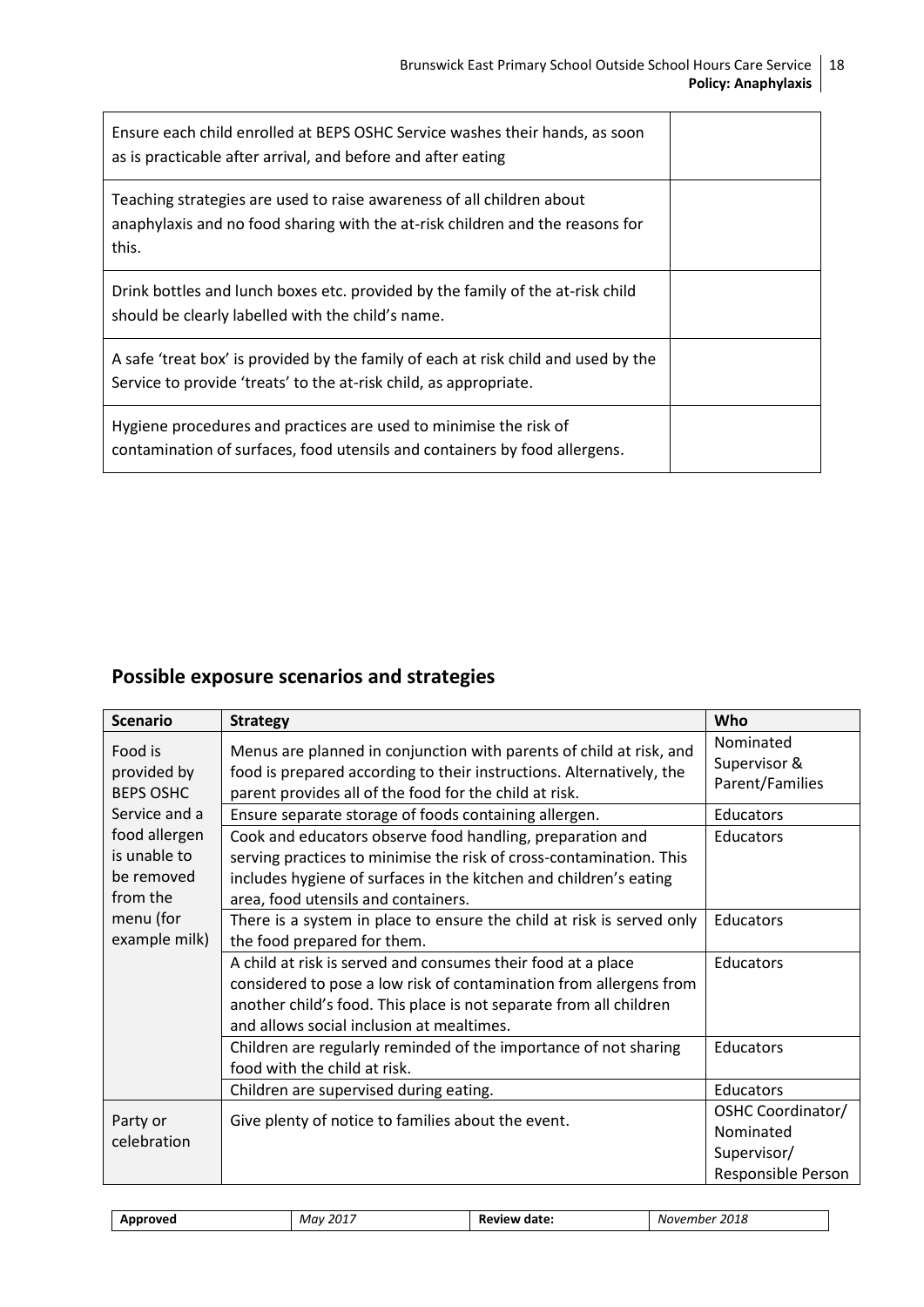|                           |                                                                                                                                                                               | Present                                                                        |
|---------------------------|-------------------------------------------------------------------------------------------------------------------------------------------------------------------------------|--------------------------------------------------------------------------------|
|                           | Ensure a safe treat box is provided for the child at risk if necessary.                                                                                                       | Parent/ Educators                                                              |
|                           | Ensure the child at risk only has the food approved by their<br>parent/guardian.                                                                                              | Educators                                                                      |
|                           | Specify a range of foods that families may send for the party and<br>note particular foods and ingredients that should not be sent.                                           | OSHC Coordinator/<br>Nominated<br>Supervisor/<br>Responsible Person<br>Present |
| Protection<br>from insect | Specify play areas that are the lowest risk to the child at risk and<br>encourage them and their peers to play in the area.                                                   | Educators                                                                      |
| bite allergies            | Decrease the number of plants that attract bees.                                                                                                                              | <b>School Council</b>                                                          |
|                           | Ensure the child at risk wears shoes at all times outdoors.                                                                                                                   | Educators                                                                      |
|                           | Quickly manage any instance of insect infestation. It may be<br>appropriate to request exclusion of the child at risk during the<br>period required to eradicate the insects. | School Council                                                                 |
| Latex allergies           | Avoid the use of party balloons or contact/food preparation with<br>latex gloves                                                                                              | Educators                                                                      |



# **Review Table Anaphylaxis Management & Action Plan**

| <b>Criteria for evaluation</b>                                                                                                                                                                       | <b>Notes</b> |
|------------------------------------------------------------------------------------------------------------------------------------------------------------------------------------------------------|--------------|
| Anaphylaxis Action Plan has been reviewed by<br>parent/guardian/doctor and BEPS OSHC Service.                                                                                                        |              |
| The Anaphylaxis Management Plan is reviewed with families of<br>at-risk children every six months, but always upon enrolment of<br>each at-risk child and after any incident or accidental exposure. |              |
| Know what each child's Anaphylaxis Action Plan says and<br>implement it.                                                                                                                             |              |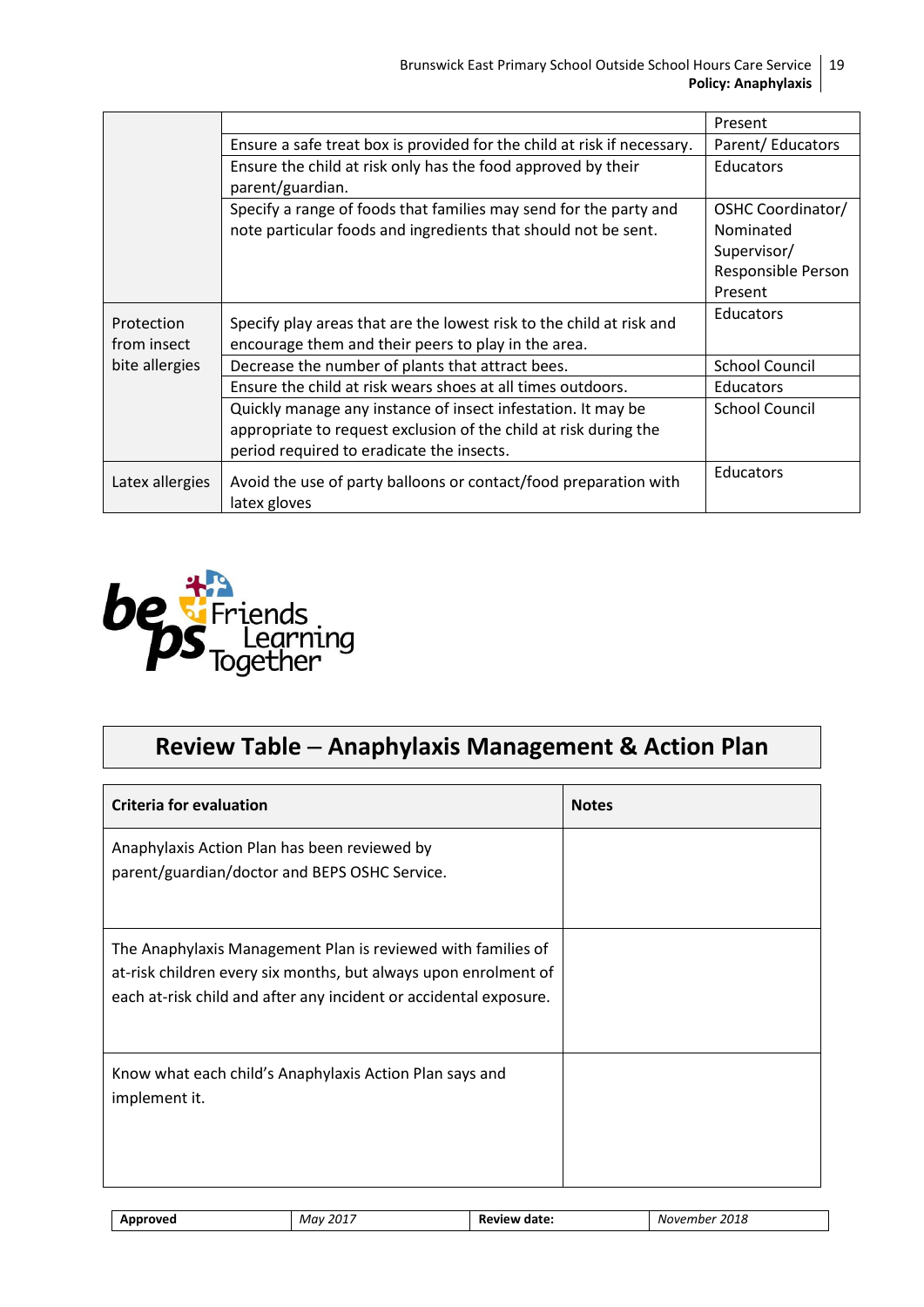| In case of emergency: |                                                                                                                                                                |  |
|-----------------------|----------------------------------------------------------------------------------------------------------------------------------------------------------------|--|
|                       | know who will administer the adrenaline auto-injector<br>and stay with the child                                                                               |  |
|                       | know who will telephone the ambulance and the<br>parents                                                                                                       |  |
|                       | know who will ensure the supervision of the other<br>children                                                                                                  |  |
|                       | know who will let the ambulance officers into the<br>Service and take them to the child                                                                        |  |
|                       | know who will go in the ambulance with the child.                                                                                                              |  |
|                       | All staff with responsibilities for at-risk children at BEPS OSHC<br>Service have undertaken anaphylaxis management training and<br>regular practice sessions. |  |



### **Emergency Anaphylaxis Drill Record**

Regular emergency drills are undertaken to ensure that relevant people know what action to take if a child has an anaphylactic reaction. Training pens are used in these scenarios.

| Date & Time of Drill: | Scenario/Location: |
|-----------------------|--------------------|
| Actions:              |                    |
|                       |                    |
| Date & Time of Drill: | Scenario/Location: |
| Actions:              |                    |
|                       |                    |
|                       |                    |

|--|